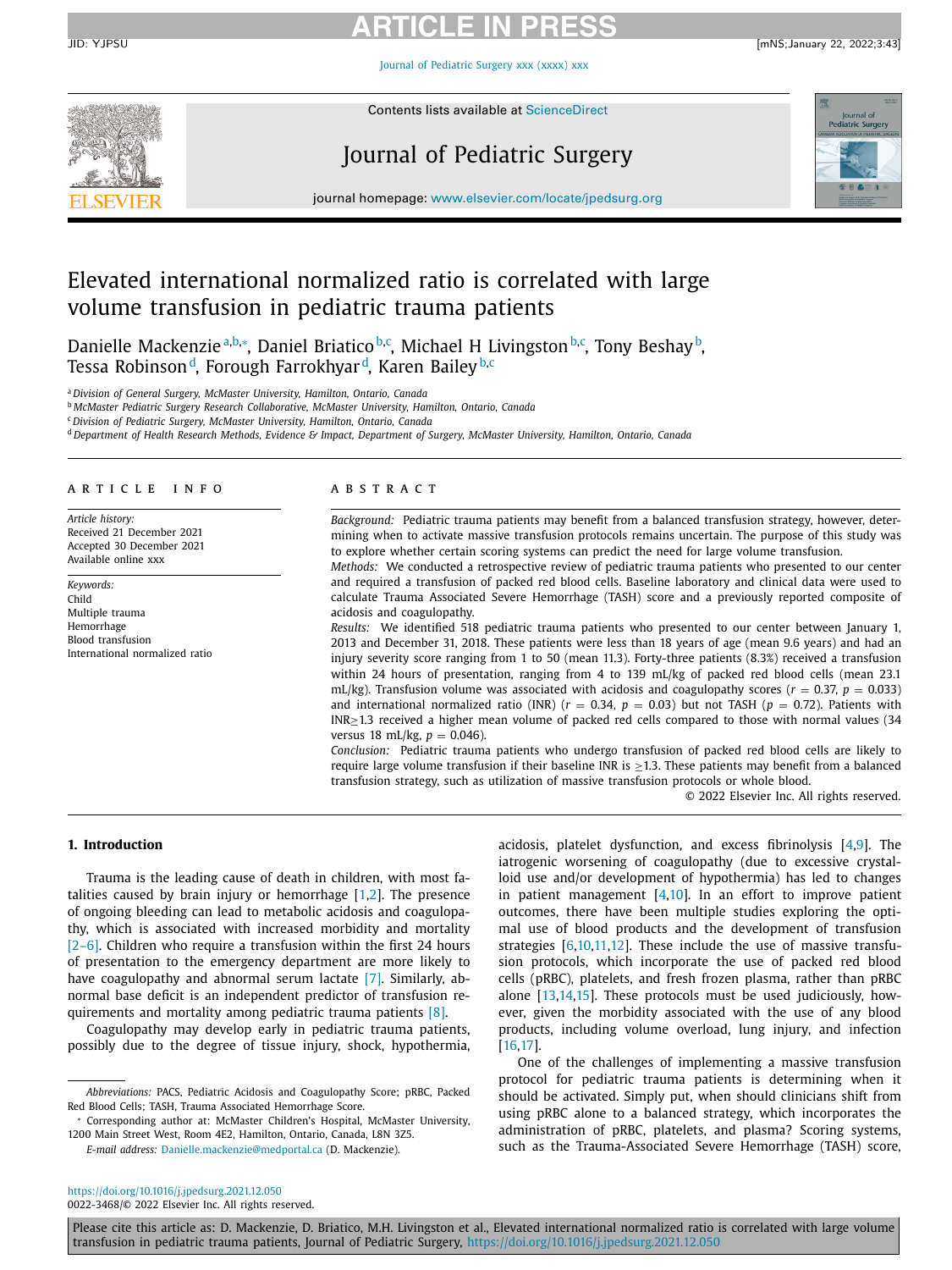## **ARTICLE IN PRESS**

2 *D. Mackenzie, D. Briatico, M.H. Livingston et al. / Journal of Pediatric Surgery xxx (xxxx) xxx*

may assist with decision-making. This measure was developed using retrospective data from an adult trauma database, but has also been applied to pediatric trauma patients [\[18,19\]](#page-4-0). Unfortunately, the TASH score relies on clinical variables that may not be easily obtained on initial presentation, such as the presence of intraabdominal fluid and complex long bone or pelvic fractures.

An alternative scoring system was reported by Smith et al. in 2016 [\[20\].](#page-4-0) In this retrospective study, the authors conducted an analysis of 96 pediatric trauma patients who received a transfusion of pRBC within 24 hours of presentation to hospital. They found that baseline laboratory markers of metabolic acidosis and coagulopathy were predictive of the volume of pRBC transfusion (in mL/kg). The results were used to create a simple scoring system based on five laboratory values: base excess (0-2 points); platelet count (0-1 points); international normalized ratio (INR) (0- 1 points); partial thromboplastin time (PTT) (0-1 points); and fibrinogen (0-1 points)  $[20]$ . The values are added, resulting in a total score ranging from 0 to 6 points. Missing or unavailable data are coded 0 by default. In the retrospective analysis, the 6-point model had an  $\mathbb{R}^2$  value of 0.29 ( $r = 0.54$ ) for predicting the volume of pRBC (in mL/kg). The authors concluded that this scoring system served as a "proof of concept" but required further validation before being used in a clinical setting.

The purpose of this study was to assess the predictive value of the TASH score and scoring system developed by Smith et al., which we will refer to as the Pediatric Acidosis and Coagulopathy Score (PACS). We used retrospective data to determine how well the TASH and PACS scores were able to predict the size of transfusion of pRBC (in mL/kg). Our hope was that this analysis will provide clinicians with additional guidance about when to transfuse pediatric trauma patients using a balanced strategy, such as a massive transfusion protocol. We hypothesized that pediatric trauma patients with higher TASH and PACS scores at baseline were more likely to receive large volume transfusion of pRBC.

### **2. Methods**

#### *2.1. Study design*

This study was a retrospective review of pediatric trauma patients who received a transfusion of pRBC within 24 hours of presentation to our institution. Participants were identified from a pre-existing database of pediatric trauma patients who presented to either McMaster Children's Hospital (which is a Level 1 Pediatric Trauma Center) or Hamilton General Hospital (which is a Level 1 Adult Trauma Center) between January 1, 2013 and December 31, 2018. Patients from this database were included if they were less than 18 years old and presented to the emergency department following a traumatic injury. Outcomes included volume of pRBC transfusion and mortality. This study was approved by the Hamilton Integrated Research Ethics Board.

#### *2.2. Data Collection*

Electronic medical records were reviewed to obtain demographic and clinical data, including age, gender, weight, time of injury, mechanism of injury, injury severity score, and regional abbreviated injury scores. Data to calculate the TASH and PACS scores were also abstracted. These variables included initial heart rate, systolic blood pressure, base excess, hemoglobin, platelet count, PTT, INR, fibrinogen. Finally, we collected the volume of all blood products administered within the first 24 hours of presentation.

Data were de-identified and stored in a secure, online database developed using Research Electronic Data Capture (REDCap) software [\[21,22\]](#page-4-0).

#### *2.3. Statistical analysis*

Descriptive statistics were used to report the baseline characteristics of all participants. These included mean with standard deviation or median with interquartile range (IQR) for continuous data and counts with percentages for categorical variables. All transfused blood products were converted to volume per body weight (i.e., mL/kg). Baseline clinical and laboratory data were used to calculate the TASH and PACS scores. Associations between ordinal baseline variables (e.g., PACS score) and outcomes (e.g. transfusion volume of pRBC) were assessed using Spearman's rank correlation coefficient. A p-value less than 0.05 was considered statistically significant. All statistical analyses were conducted using IBM SPSS Package Version 25.

#### **3. Results**

#### *3.1. Participants*

We identified 518 pediatric trauma patients who were treated at our institutions. The majority were male (328/518, 63%) with a mean age of 9.6 (SD=5.4) years. Median Injury Severity Score (ISS) was 10 (IQR 2-17) and the Trauma Team was activated for 420 (81%) participants. Median length of stay in hospital was 2 (IQR 1-6) days. Only two patients (aged 2 and 15 years) were initially treated at our adult trauma centre (Hamilton General Hospital) and eventually transferred to McMaster Children's Hospital for definitive management. Neither of these patients received a transfusion of PRBCs. Participant characteristics are shown in [Table](#page-2-0) 1.

#### *3.2. Transfusion data*

Forty-three of 518 participants (8.3%) received a transfusion of pRBC within 24 hours of presenting to hospital. Absolute volume transfused ranged from 100 to 5000 mL. Weight-based volume of pRBC transfused ranged from 4 to 139 mL/kg with a mean of 23.1 (SD=22.6) mL/kg. Compared to participants who did not receive a transfusion of pRBC, transfused participants were more likely to be male (79.1% versus 61.9%,  $p = 0.025$ ); have a higher mean ISS (21.8) versus 10.3,  $p < 0.001$ ), and experience increased length of stay in hospital (22.9 versus 5.6 days,  $p < 0.001$ ). There were no significant differences between groups in terms of mean age (8.7 versus 9.7 years,  $p = 0.246$ ) and frequency of trauma team activation (90.1% versus 80.2%, *p* = 0.093).

Most patients received a transfusion in the operating room (51.2%), followed by the ward or intensive care unit (32.6%), and the emergency room (30.2%). Note that percentages do not add up to 100% since thirteen patients received PRBCs in multiple locations. Ten patients (23.3%) received a transfusion at a peripheral hospital emergency department with an average of 7 mL/kg (range 4-12.5 mL/kg).

Within our study population, fifteen patients received tranexamic acid (TXA), which is a common adjunct to transfusion of blood products. Eight received a bolus dose prior to arrival and seven were given a bolus at our centre. Two patients received TXA infusions in addition to the bolus dosing. Six of the patients who received TXA did not receive a transfusion.

#### *3.3. Trauma-associated severe hemorrhage score*

The mean TASH score for the entire cohort was  $4.4$  (SD=3.5). The mean score was higher among those who received a transfusion of pRBC compared to those who did not (9.8 versus 4.4, *p* < 0.001). Among participants who were transfused, however, there was no statistically significant association between the TASH score and the volume of pRBC transfusion ( $p = 0.72$ ) [\(Fig.](#page-2-0) 1).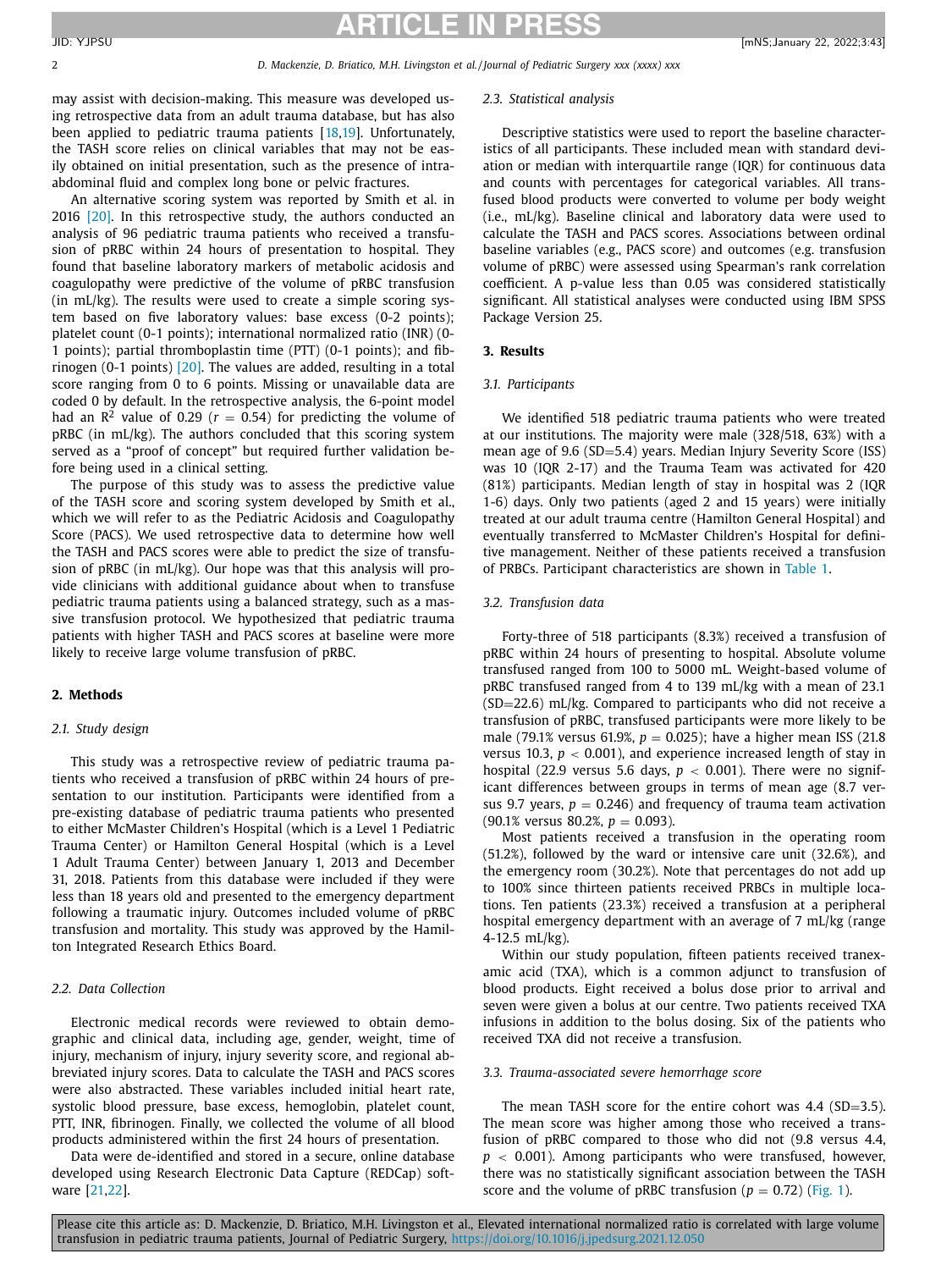## <span id="page-2-0"></span>**ARTICLE IN PRESS** JID: YJPSU [mNS;January 22, 2022;3:43]

#### *D. Mackenzie, D. Briatico, M.H. Livingston et al. / Journal of Pediatric Surgery xxx (xxxx) xxx* 3

|  | ï |  |
|--|---|--|
|  |   |  |

| . .<br>۰. |  |
|-----------|--|
|           |  |

Characteristics of pediatric trauma patients.

| Baseline characteristic                                                                | Total $(n = 518)$                            | No pRBC transfusion ( $n = 475$ )            | pRBC transfusion ( $n = 43$ )              | p-value                                                             |
|----------------------------------------------------------------------------------------|----------------------------------------------|----------------------------------------------|--------------------------------------------|---------------------------------------------------------------------|
| Age, mean (SD)<br>Gender, n (%)                                                        | $9.6(5.4)$ years                             | $9.7(5.5)$ years                             | $8.7(5.0)$ years                           | 0.246 <sup>1</sup>                                                  |
| Male<br>Female                                                                         | 328 (63.3%)<br>190 (36.7%)                   | 294 (61.9%)<br>181 (38.1%)                   | 34 (79.1%)<br>9(20.9%)                     | 0.025 <sup>2</sup>                                                  |
| Weight, mean (SD)<br>Injury Severity Score, mean (SD)<br>Trauma team activation, n (%) | 40.4 $(24.0)$ kg<br>11.3(9.2)<br>420 (81.0%) | 40.7 $(24.2)$ kg<br>10.3(8.5)<br>381 (80.2%) | 36.5 (22.4) kg<br>21.8(10.4)<br>39 (90.1%) | 0.244 <sup>1</sup><br>${<}0.001$ <sup>1</sup><br>0.093 <sup>2</sup> |
| Length of stay, mean (SD)                                                              | 7.3 (15.5) days                              | 5.6 (13.2) days                              | 22.9 (24.8) days                           | ${<}0.001$ <sup>1</sup>                                             |

 $SD = standard deviation.$ <sup>1</sup> independent samples t-test.

<sup>2</sup> chi-squared test.



**Fig. 1.** Scatterplot of packed red blood cell (pRBC) transfusion volume and Trauma-Associated Severe Trauma (TASH) score.



**Fig. 2.** Scatterplot of packed red blood cell (pRBC) transfusion volume and Pediatric Acidosis and Coagulopathy Score (PACS).

#### *3.4. Pediatrics acidosis and coagulopathy score*

The mean PACS for the entire cohort was  $0.22$  (SD=0.70). Like the TASH score, mean PACS was higher among those who received a transfusion compared to those who did not (0.98 versus 0.27,  $p = 0.004$ ). Unlike the TASH score, however, PACS was positively associated with total transfusion volume among participants who were transfused pRBC within the first 24 hours of presentation to hospital, as seen in Fig. 2 ( $r = 0.37$ ,  $p = 0.033$ ).

#### *3.5. International normalized ratio*

Secondary analysis of the components of the TASH and PACS scoring systems identified a positive linear correlation between INR and transfusion volumes ( $r = 0.34$ ,  $p = 0.03$ ). Further analysis showed that participants with INR greater than or equal to 1.3 received a larger pRBC transfusion (mean 34 versus 18 mL/kg,  $p = 0.046$ ) [\(Fig.](#page-3-0) 3).

#### **4. Discussion**

This study explored the predictive value of the TASH and PACS scoring systems among pediatric trauma patients. Interestingly, baseline TASH score predicted the need for any transfusion of pRBC but was not associated with total transfusion volume. Thus, in theory, a high TASH score might suggest the need for a transfusion but may not predict which pediatric trauma patients need a large volume transfusion and are more likely to benefit from a balanced transfusion strategy, such as a massive transfusion protocol.

The PACS scoring system, however, was moderately associated with total transfusion volume among patients who received any transfusion of pRBC within 24 hours of presentation to hospital. Unlike the TASH score, a high baseline PACS would suggest the need to shift from transfusing pRBC alone to a more balanced strategy. Further analysis indicated that baseline INR alone is almost as predictive as PACS. Indeed, participants with a baseline INR≥1.3 had a mean pRBC transfusion volume (in mL/kg) that was almost twice as high compared to those with values in the normal range (34 versus 18 mL/kg).

The findings from the current study are similar to those reported by Smith et al. [\[20\].](#page-4-0) The predictive value of INR alone was almost identical in both studies ( $r = 0.34$  versus 0.35). The predictive value of the PACS scoring system was higher in the study by Smith et al. ( $r = 0.54$  versus  $r = 0.37$ ). This may have been due to the lower statistical power in the current study with a sample of only 43 participants who were transfused pRBC compared to 96 in Smith et al. The other possibility is that the PACS scoring system was more predictive in the "development cohort" (by Smith et al.) compared to this "validation cohort" (i.e., data from the current study). Whatever the case, these two studies suggest that baseline metabolic acidosis and coagulopathy predict the need for large volume transfusion in pediatric trauma patients.

The use of INR as a transfusion trigger has also been reported in adult trauma patient populations. A study by Callcut et al. using data from the Prospective, Observational, Multicenter, Major Trauma Transfusion (PROMMTT) Study showed that an INR>1.5 resulted in the greatest volume of pRBC transfusion and had the highest likelihood of requiring a massive transfusion [\[23\].](#page-4-0) A cutoff of INR≥1.3 was associated with a higher incidence of massive transfusion in a study of adolescent and adult trauma patients greater than 12 years old [\[24\].](#page-4-0)

The use of blood products, especially as prescribed by a massive transfusion protocol, is resource intensive and associated with a variety of possible complications. In the trauma bay, clinicians can find themselves torn between the need to not overuse blood products and not delaying the initiation of a balanced transfusion strategy. Furthermore, these decisions must be made in a chaotic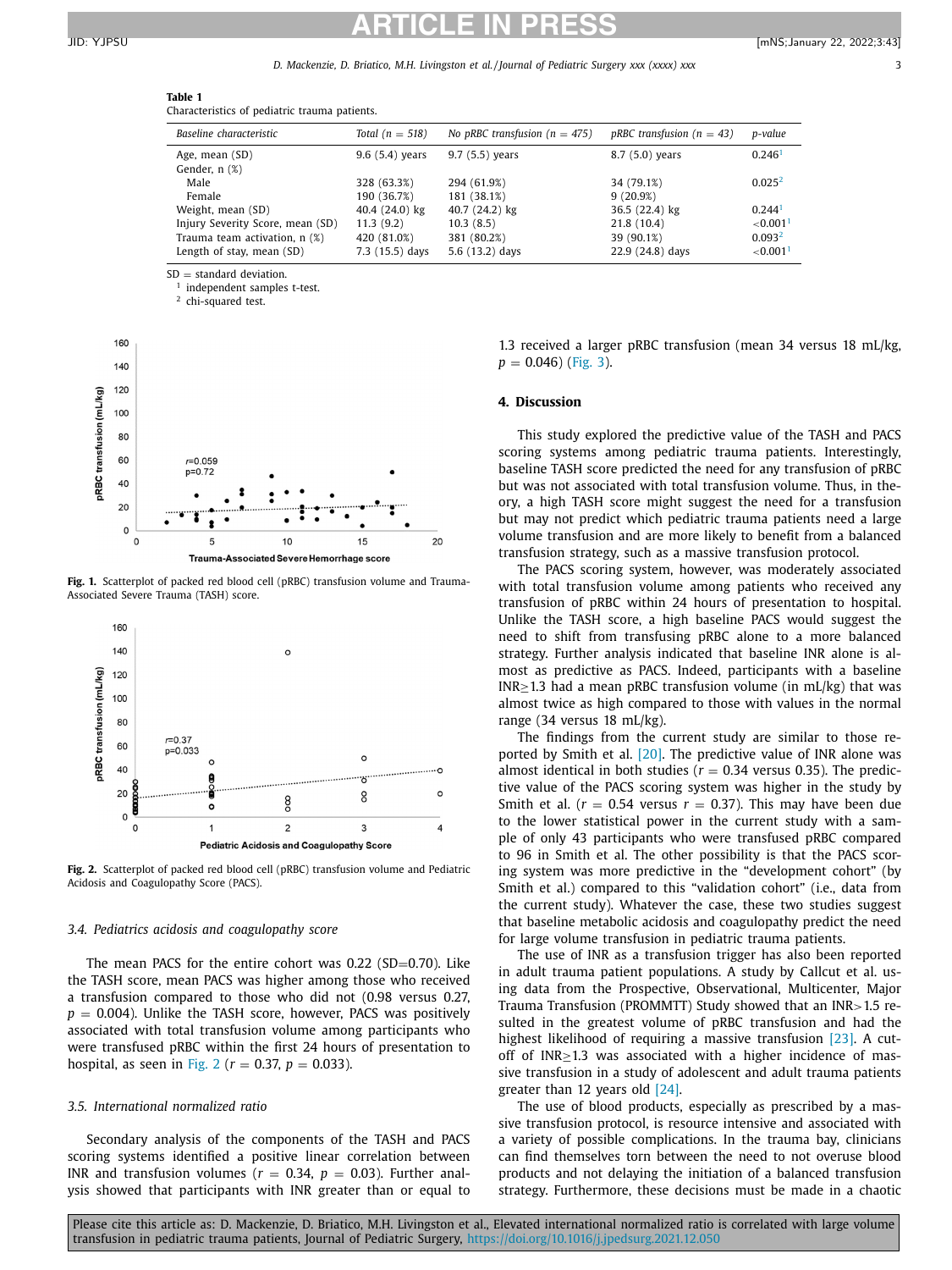# **ARTICLE IN PRESS**

<span id="page-3-0"></span>



**Fig. 3.** Bar graph of average packed red blood cell (pRBC) transfusion by INR group.

and fast-paced environment. To deal with this issue, some centers have implemented massive transfusion protocols. These clinical pathways must be based on sound evidence and be feasible to implement in real-time. Scoring systems that have complex formulas or involve data that are not immediately available cannot be easily used in the pediatric trauma bay. The current study affirms that baseline acidosis and coagulopathy, and even simply an INR≥1.3, should suggest to the pediatric trauma team leader to consider activating a massive transfusion protocol and/or using a balanced transfusion strategy.

The obvious drawback of the basing of decisions about transfusion strategy on laboratory values is that the necessary bloodwork cannot always be easily obtained. This is particularly important in younger pediatric trauma patients, in whom obtaining bloodwork and even intravenous access can be a significant challenge. When bloodwork is obtained, the results may not be available in a timely fashion. Thus, guidelines around the activation of massive transfusion protocol need to be specific to the resources of individual centers.

Some institutions have taken a different approach to the transfusion of pediatric trauma patients through the use of the thromboelastography (TEG). These devices create a coagulopathy profile and facilitate a "goal-directed" approach to decisions around the use of blood products [\[25,26\]](#page-4-0). A massive transfusion protocol, however, often involves an "empiric" strategy that does not necessarily incorporate results from TEG. Further research is needed to determine which strategy is superior in pediatric trauma patients. For centers that do not have access to TEG, using a balanced transfusion strategy remains a reasonable option.

TXA is one of the adjuncts that has been studied alongside balanced transfusion strategies and MTPs. It was shown to be effective in reducing all-cause mortality and death from hemorrhage in adult trauma patients [\[27\].](#page-4-0) For pediatric patients, most research on the use of TXA has centred on elective surgeries that historically resulted in significant blood loss (e.g. cardiac, craniofacial, and spinal procedures) [\[28,](#page-4-0) [29\]](#page-4-0) and combat trauma patients [\[30\].](#page-4-0) Despite its proven benefits in reducing mortality, particularly from hemorrhage, TXA was not used frequently or consistently in our study population. The previously studied benefits of TXA indicate that further research should examine its role in pediatric MTPs.

This study has several limitations. First, this was retrospective chart review and data collection was limited to what was documented in each patient's electronic medical records. Due to the variation in patient work-up and management, some markers of metabolic acidosis and coagulopathy were not consistently obtained. Second, the relatively small sample size of pediatric trauma patients who received a transfusion of pRBC threaten the validity and generalizability of our findings. For example, a larger sample size may reveal that the PACS score predicts both the need for transfusion (i.e., yes or no) and the eventual size of pRBC transfusion (i.e., in mL/kg). These limitations can be addressed in the future through robustly designed, multicenter studies.

In conclusion, pediatric trauma patients who receive blood products are more likely to require large volume transfusion if they have a high PACS score or INR≥1.3. TASH score appears to differentiate patients who require any transfusion of pRBC compared to those who do not, but may not be predictive of the transfusion volume. Our findings also suggest that an elevated INR could be used as indication to activate a massive transfusion protocol in pediatric trauma patients. Future studies are needed to confirm these preliminary findings and determine whether clinicians should rely on a goal-directed strategy, such as the use of TEG, or an empiric approach, as prescribed by a massive transfusion protocol.

#### **Previous communication**

None.

#### **Declaration of Competing Interest**

The authors have no conflicts of interest to declare.

#### **Financial support statement**

No funding was received in connection to this study.

#### **References**

- [1] Statistic Canada. Table 102-0561 Leading causes of death, total population, by age and sex. Canada, Annual, CANSIM (database).
- [2] [Nystrup](http://refhub.elsevier.com/S0022-3468(22)00030-6/sbref0002) KB, [Stensballe](http://refhub.elsevier.com/S0022-3468(22)00030-6/sbref0002) J, [Bøttger](http://refhub.elsevier.com/S0022-3468(22)00030-6/sbref0002) M, et [al.](http://refhub.elsevier.com/S0022-3468(22)00030-6/sbref0002) Transfusion therapy in paediatric trauma patients: a review of the literature. Scand J Trauma Resusc Emerg Med [2015;23\(1\):1–9.](http://refhub.elsevier.com/S0022-3468(22)00030-6/sbref0002)